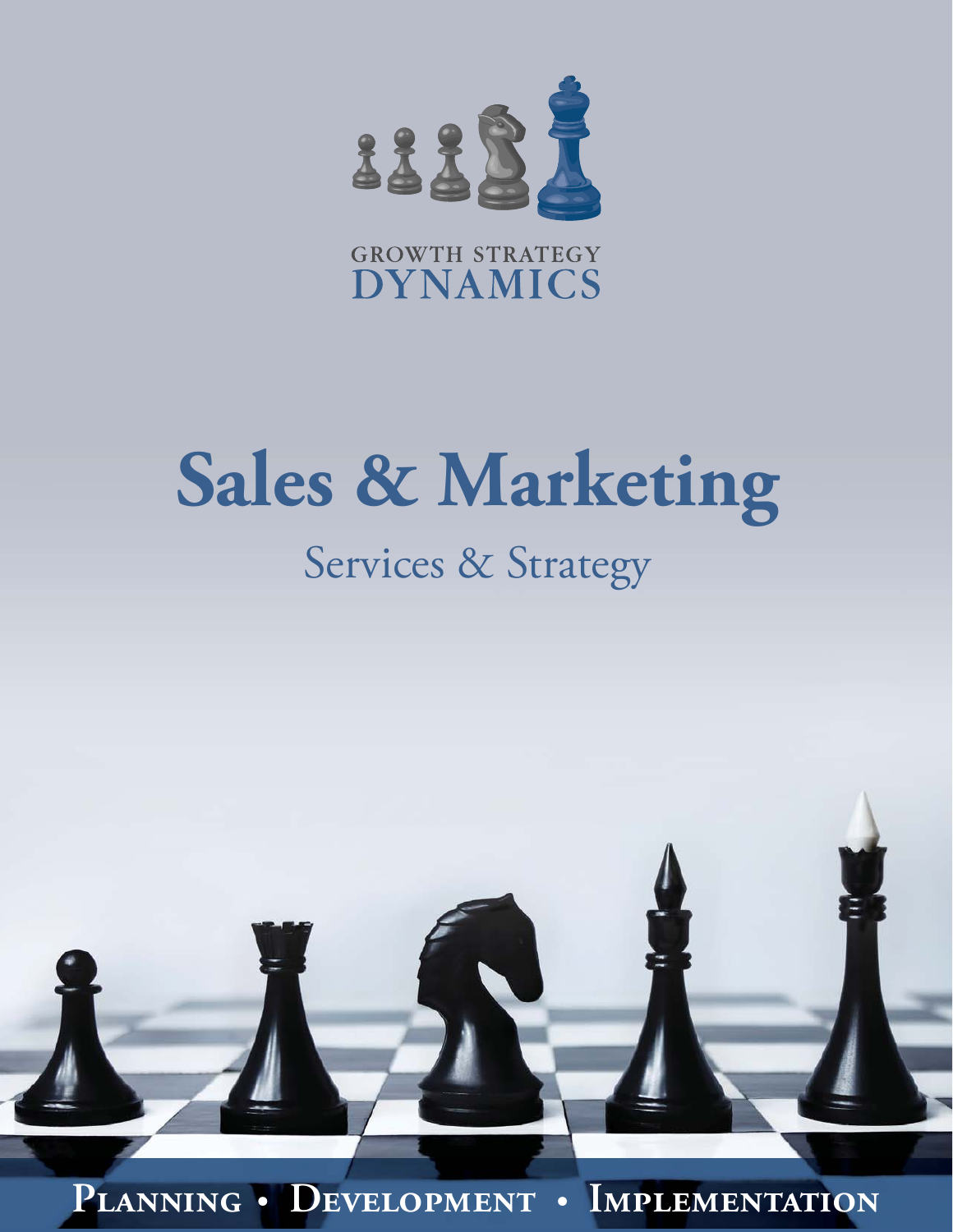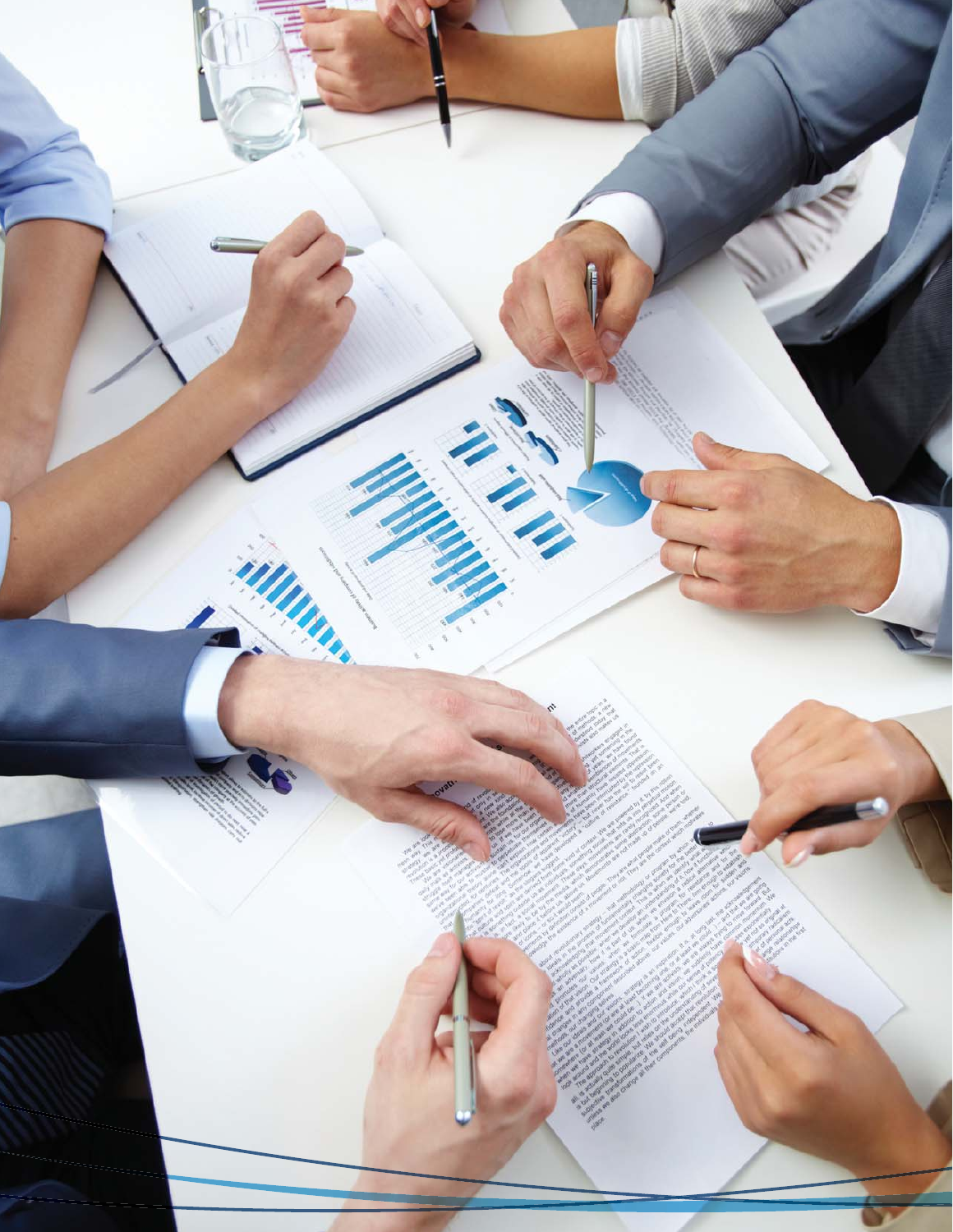## **Our Approach**

We have a passion for helping companies make sales and marketing easier. We want you to receive first class solutions so we keep researching best practices to deliver clients proven results.

The ability to create a winning sales campaign, recruit good sales people or to afford full time sales and marketing resources are a challenge for many companies. Time after time, we see small and medium sized enterprises struggle with their ability to sell themselves, promote their products and services, locate reliable sales staff, and implement marketing activities to sustain and grow their business. We continue to meet businesses that are discouraged by costly impacts of expensive full time employees, ineffective marketing, and the risks of inexperienced sales and marketing staff.

Growth Strategy Dynamics delivers proven sales and marketing resources

- The right solutions at a fair price
- Timely returns on their investment
- Subject matter experts
- A balanced blend of internal and external resources
- Ongoing development and support
- A broad range of leading sales and marketing services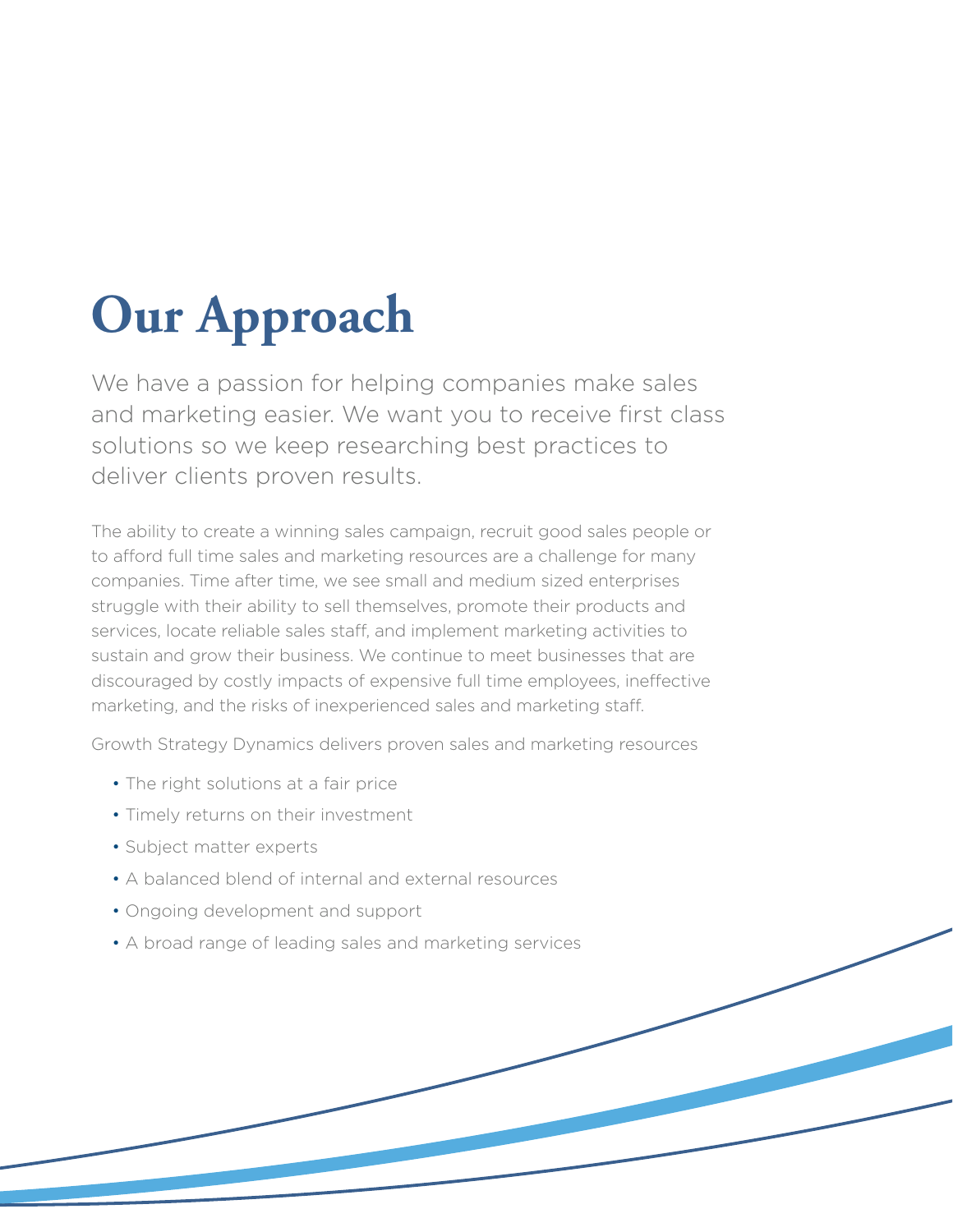*"Price is what you pay. Value is what you get"*

Warren Buffet, 1930 American Entrepreneur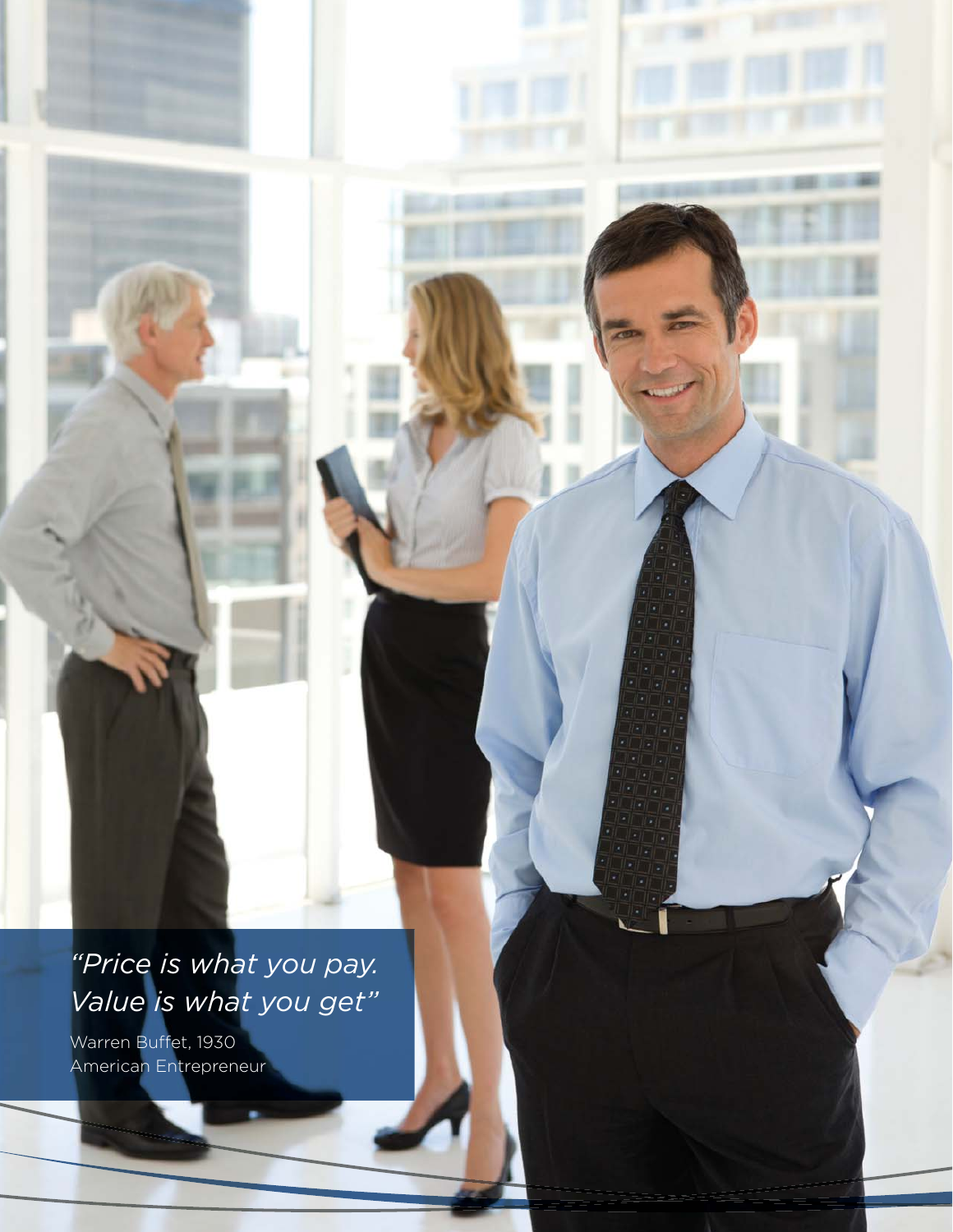## **Our Values**

We provide results driven services to make your sales and marketing easy!

Real value exists when you feel you are receiving the best possible services at a fair price from people who really care about your personal and business success. Selecting strategic sales and marketing services is not like purchasing a pair of socks; it's more than simply feeling comfortable up front. You're entering into an ongoing relationship; and with that comes interdependence, trust, communication and growth. We are professionals in every way, and throw ourselves into the vision of helping you accomplish your dreams.

Our value is wrapped around five core pillars, we are:

- Enthusiastic
- Insightful
- Experienced
- Affordable
- Enablers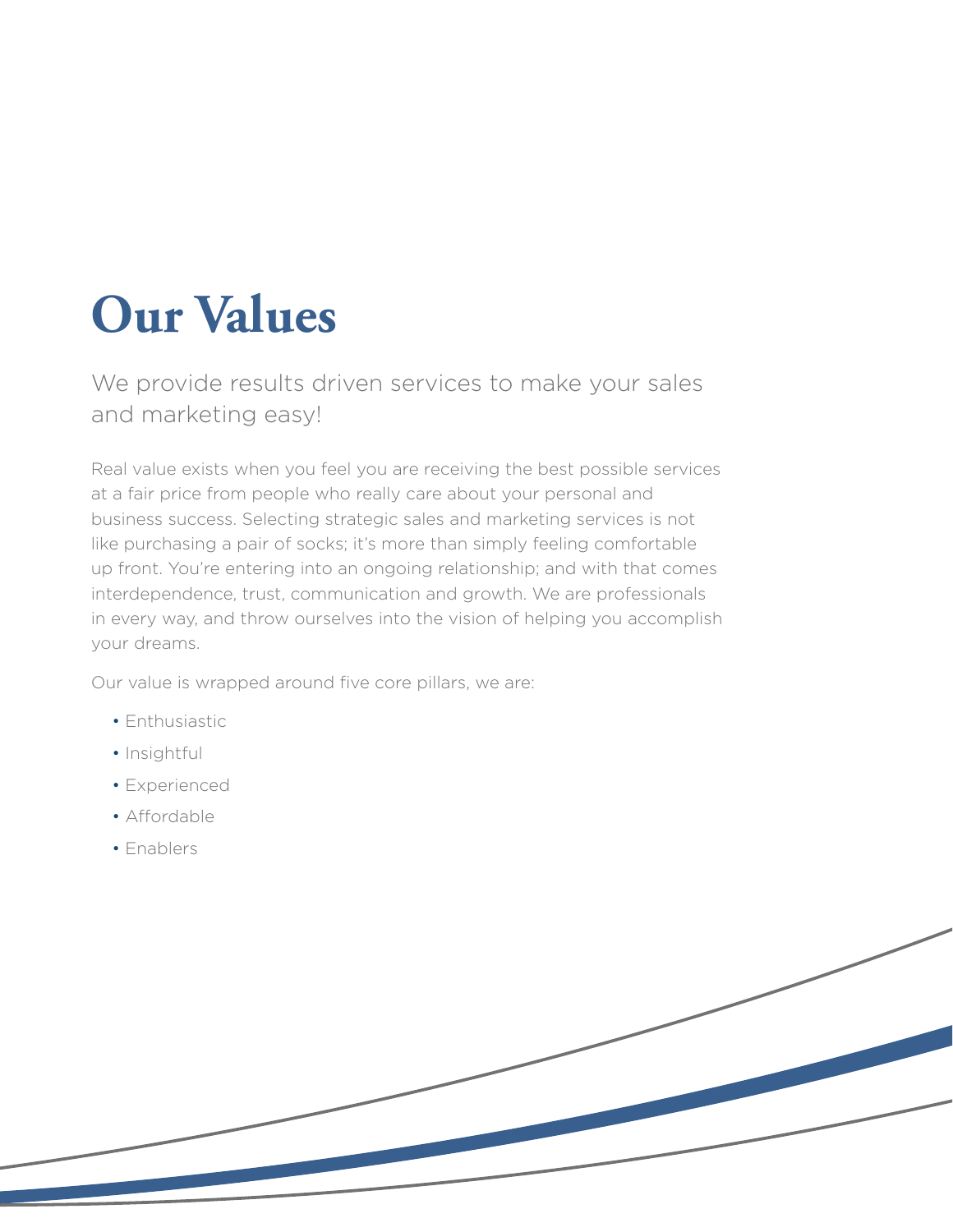## **Enthusiastic**

### *High energy > Inspiration > Zest > Positive psychology*

When talking with us, you will sense our genuine interest in your business goals and a shared passion for "making it happen". Driven by our own natural energies, we nurture our clients in the same manner we do our own business and approach every opportunity with an attitude and spirit that is uplifting and motivational to our clients. We know it can be difficult to continually recharge your own batteries, so we lend a hand, an ear and ultimately the disciplined will power to assist you in focusing on the business. Let us assist with working through the actions to bring your business to new levels. We won't pump sunshine or tell you it will be easy, but we will march with you to make all best efforts to build your revenues and retain your customers.

## **Insightful**

### *Intuitive > Perspective > Fluid intelligence >* **Solving difficult problems**

As a leader in providing Sales and Marketing Services via our network of subject matter experts and partners, we provide a strong perspective on what strategies work and what kinds of results you can expect. We assess your current situation and the types of methods you have been using, further analyze for pain points and known gaps, as well as unrealized opportunities. We present the recommendations and details for you to make informed decisions for your organization. You choose how much or how little implementation support you require and ultimately select a comfortable blend of our resources and yours to obtain the desired results.

With factual evidence of industry trends, pitfalls and challenges and experience in what our products and services achieve, we are confident that you will realize significant value, regardless of your organization's size or requirements.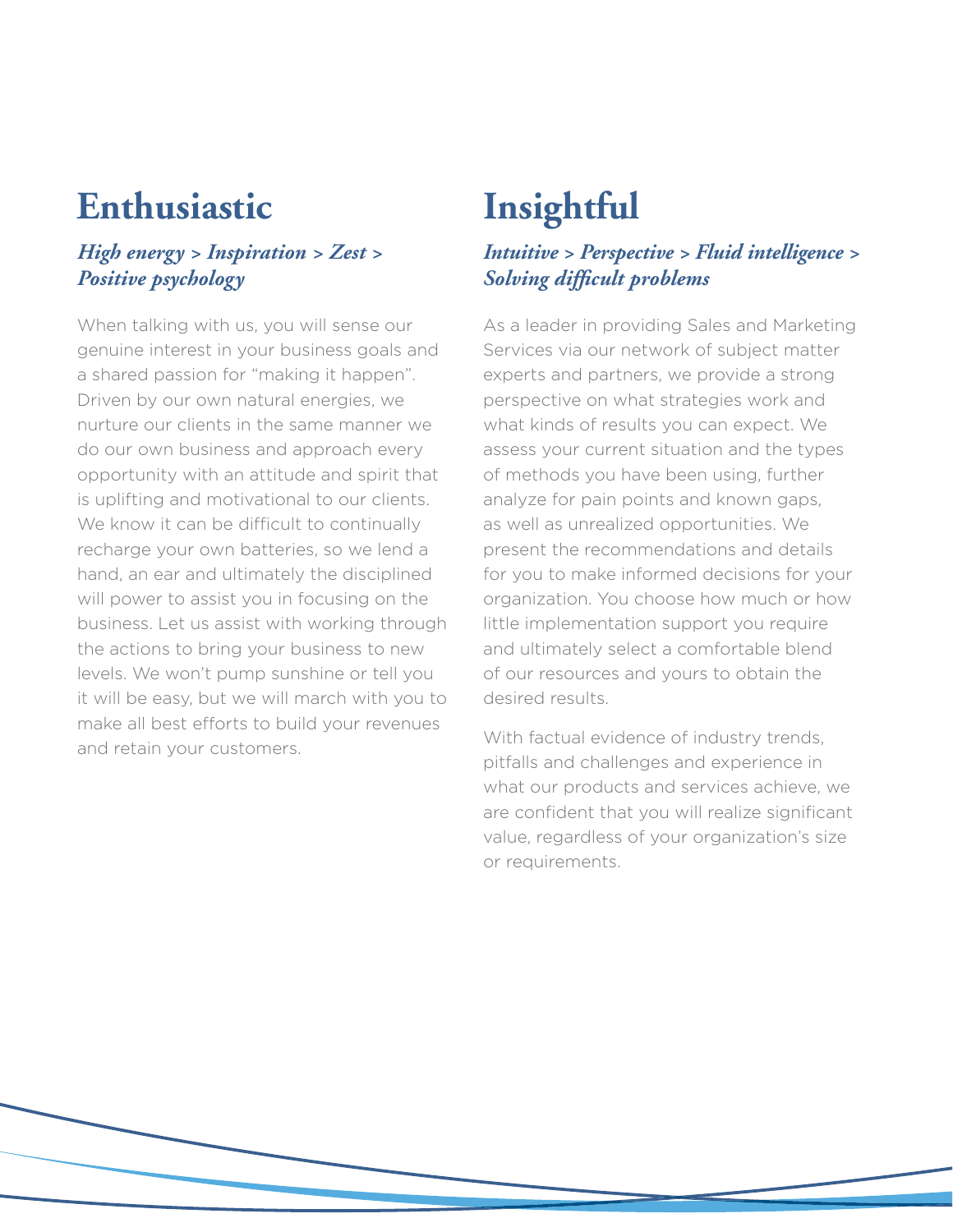## **Experienced**

### *Know-how > Procedural Knowledge > Reputation as an expert*

We are a culmination of our many broad experiences that form the knowledge to help you succeed: we are committed to matching the best solutions to your exact business situation and will draw upon our collective experience to make the best possible decisions and recommendations. Our continued commitment is to get the job done right, the first time while minimizing resources and best attempts.

When considering an Outsourced Sales and Marketing Services partner, it's critical to understand the depth of their people and how they have navigated waters similar to the ones your company must. These measures can be describes as:

- Skill levels
- Professional guidance
- A positive track record of results, and
- Keeping your best interests in mind

*"The difference between successful companies and others is not necessarily a lack of skill or resources, it often has a lot to do with the will power to take action - remember you miss 100% of all the shots you don't take!"*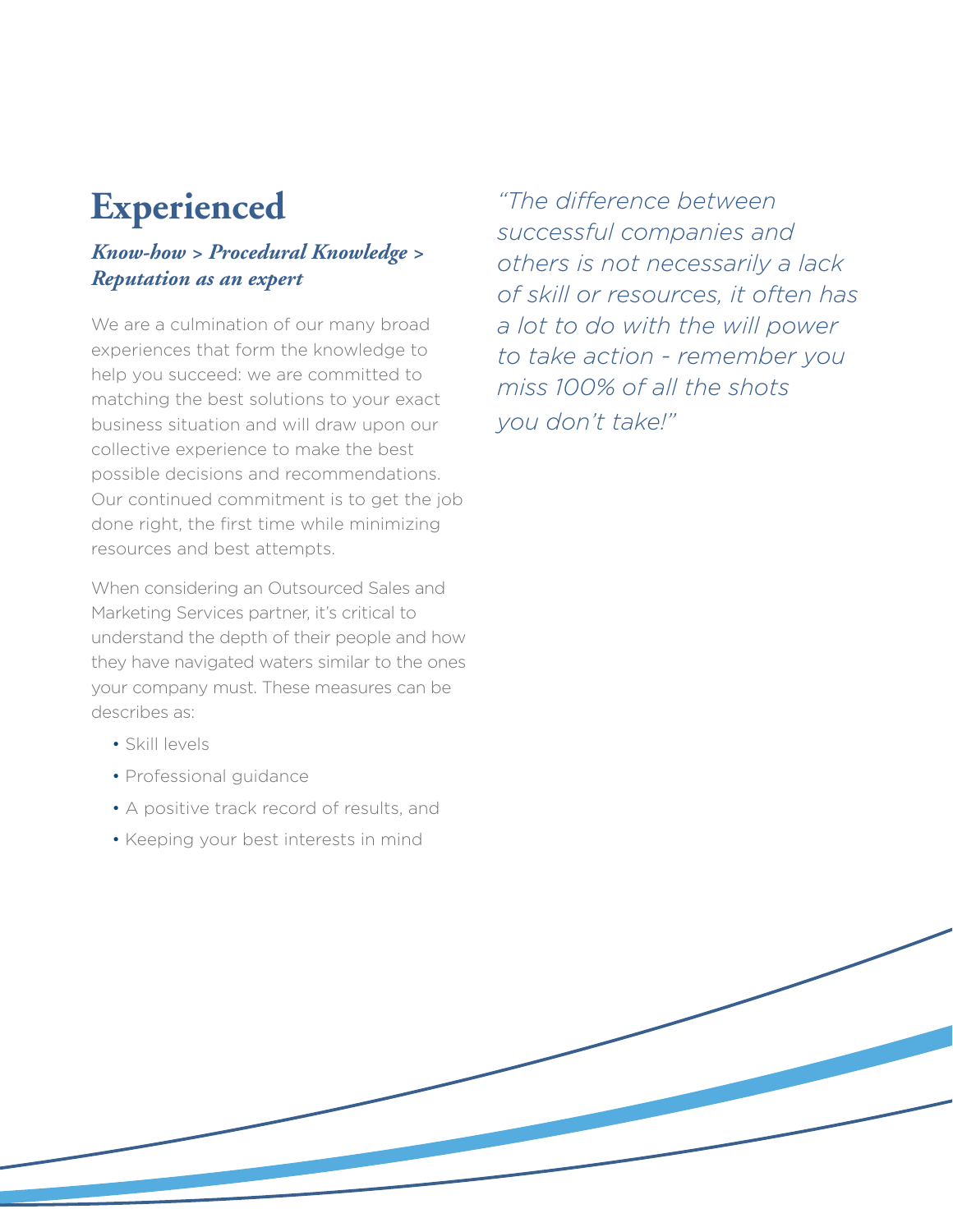### **Enablement**

*To provide means of opportunity > Designed to empower > Accessibility* 

### PLAN

An essential starting point in our engagement is the crucial first step of fully enlisting ourselves in your business and broadly submersing ourselves in order to appreciate where you have come from, where you are now and where you want to go. Our professional assessment and analysis phase supports designing the best road map that is suitable to your development and vision. We support specific action planning and align the necessary resources to further develop systems and processes.

### DEVELOP

Once a clear road map is designed, we work with you to complete the necessary steps in preparing to undertake your sales and marketing activities. With this in mind, we establish gaps for further development as required and assist you in preparing for implementation: budgets, resources, and tools.

#### IMPLEMENT

One of the biggest misfires in many organizations is the lack of execution for a well laid plan. Whether it is skilled staff, time, or focus, many great ideas, and plans sit on shelves gathering dust. We work with you to assist in the coordination, and execution of all or some of the sales plan, matching a careful balance between in-house and outsourced talent and resources.

### ONGOING SUPPORT

This critical step is where the rubber hits the road and our true value shines through as we not only fulfill our consulting role, but we support you in the "Doing" part of the business. All professional services, coaching, support, re-calibration, touch points and service implementation are included.

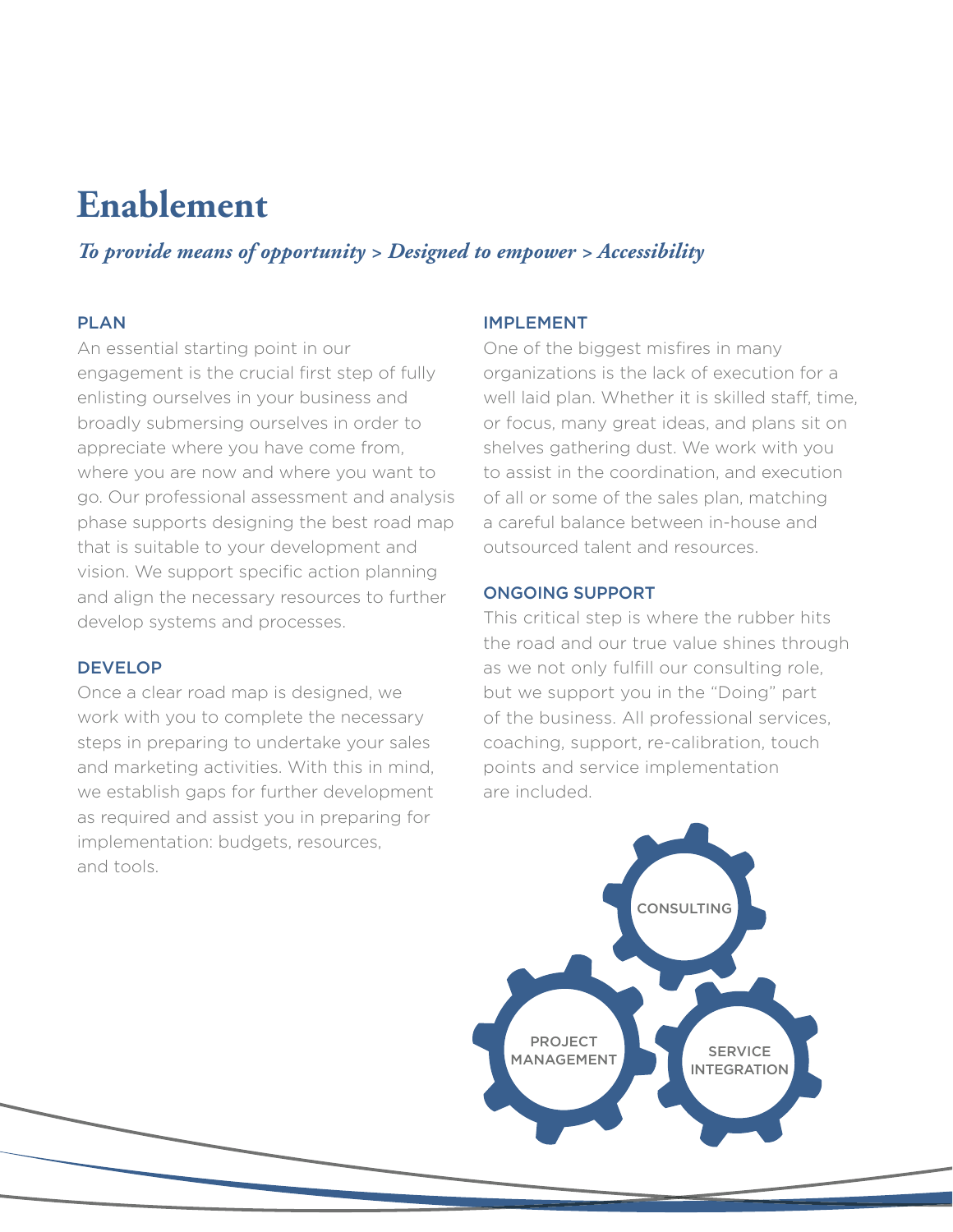## **Affordable**

### *Reasonable expenditure > Price-value relationship > Broader access for all*

We engage our clients in education through building awareness of the best suited sales and marketing strategies, and then matching solutions with budget realities. This approach quickly aligns the best suited strategies to yield the highest level of return on your investment based on where you are, where you are going and at what speed. Our common sense approach to sales and marketing moves you away from "nice-to-have" solutions to "must-have" thinking based on the stage, maturity and business goals of your company.

We provide a way for customers to achieve success through an incremental return on investment approach which is cost-effective, easy to implement and fits a budget for any organization. We can assure our clients that our business model is more affordable than many best alternatives as there are no:

- Long term contracts
- Huge up front engagement fee
- Hassles of managing employees
- Severance risk
- Company benefits to pay

• Additional holiday pay

- Limitations to your budget
- Supervision on your part
- Recruitment head aches

*"We remove many revenue challenges that business owners and marketing managers face - instead we make the experience easier, affordable and manageable."*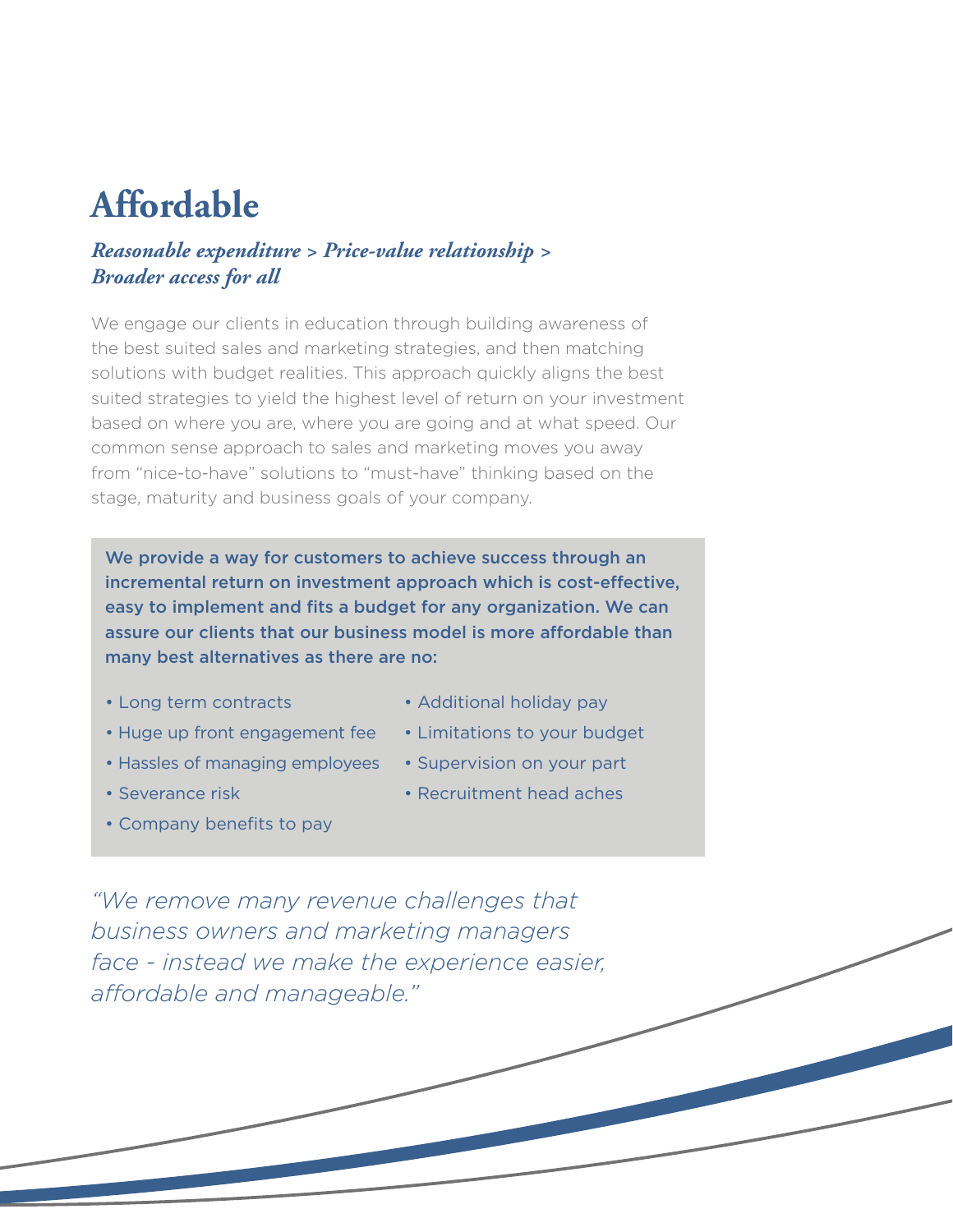"Without a specific sales and *marketing plan, businesses are driving ahead blindly. Planning is an essential tool for revenue success"*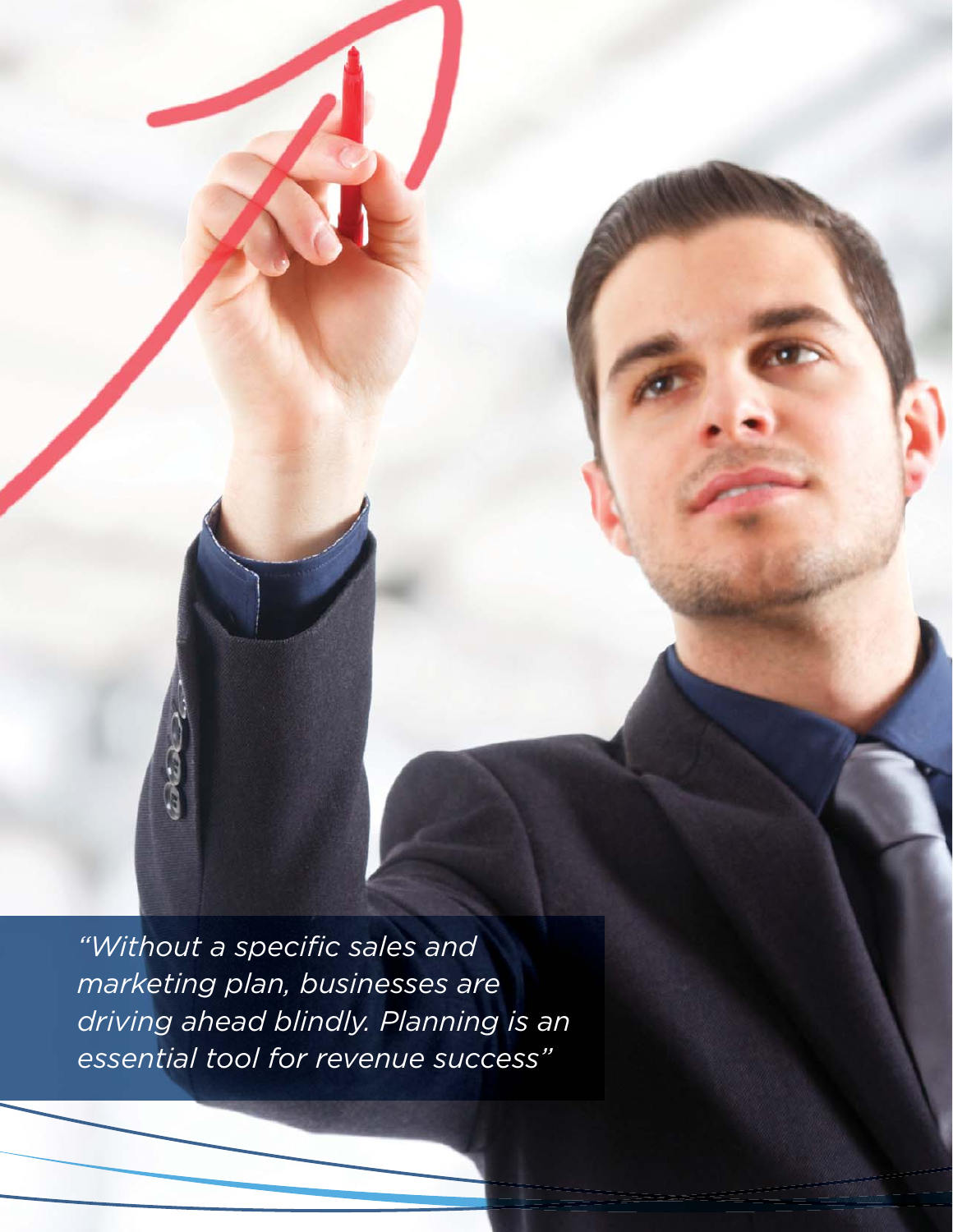## **Our Difference**

We are excited, as a service provider, to always be researching the latest strategies and leading activities; challenging our thinking and gathering fresh and current perspectives on the innovative tools and thinking to help our customers succeed.

When you work with us you'll be pleased to know we are very motivated to understand our client's goals, objectives and dreams. A thorough examination of your current situation, pain points, difficulties, and pay off to reach your goals.. We welcome you to speak to our clients and when you are ready - give us a try. If you aren't sold, pick a small project and test us out!

Organizations select Growth Strategy Dynamics to strike the right balance between locating cost-effective internal resources and budgets to support sales and marketing solutions needed for growth: it's a powerful pull between out-sourcing and going in-house, costing time and money. By choosing a best-in-class sales and marketing solutions provider like Growth Strategy Dynamics, ensures that best practices are scalable, cost-effective and can be deployed without hassle: making the dynamics of growth a smooth transition from good to great. Sales and Marketing Made Easy: Planning, Development and Implementation. Growth Strategy Dynamics is head-quartered in Kamloops, BC.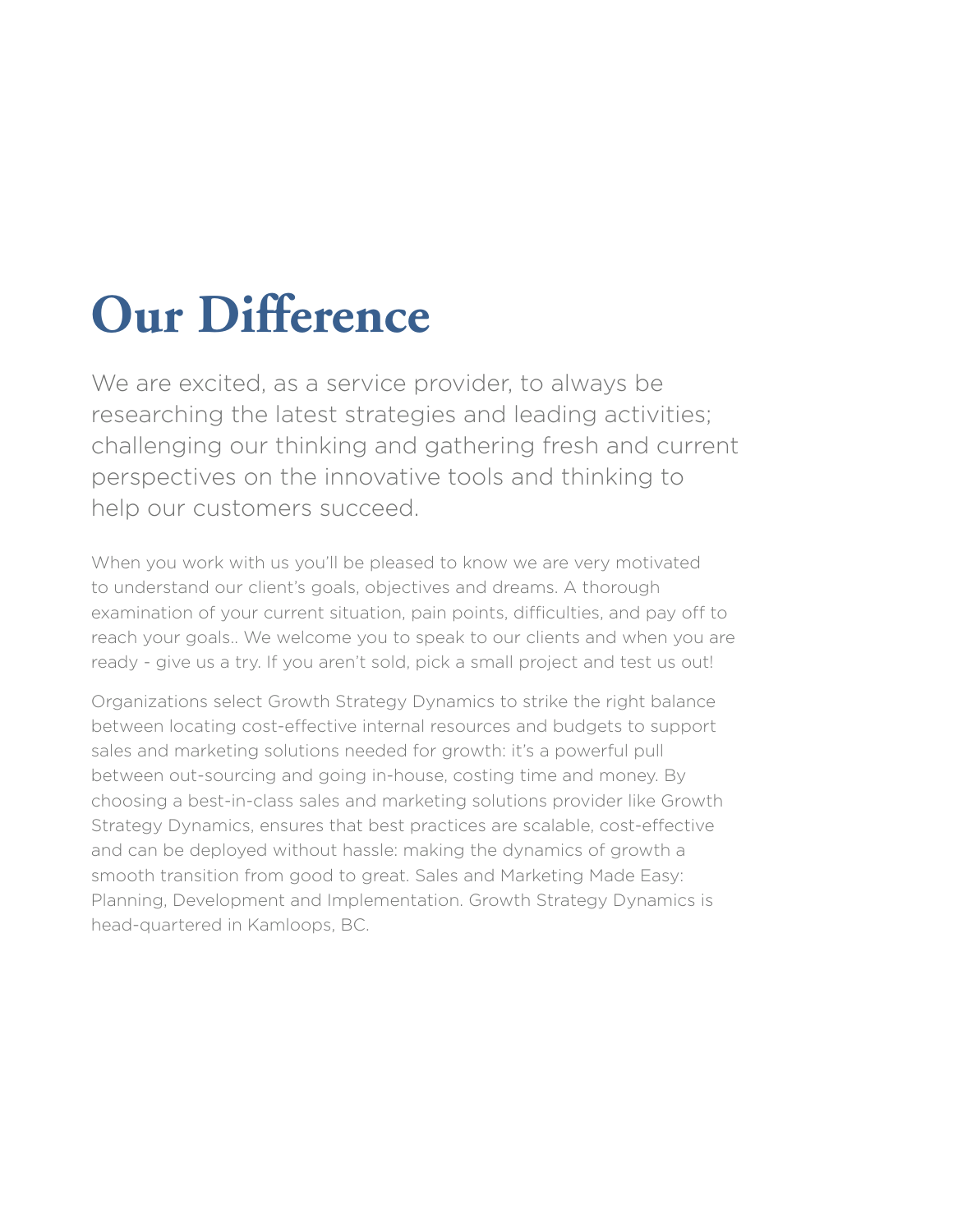## **Sales and Marketing Services**

After contributing 25 years in sales, management and business development capacities, we have pinpointed key activities that every organization should be deploying to be successful with revenue generation and customer retention. The challenges facing many small to medium-sized companies, is that they lack the skills, resources, or budget to implement these critical strategies. Enter Growth Strategy Dynamics. Our a la carte approach allows for flexibility in selecting the services you need to be successful in strategically developing your clients and prospects.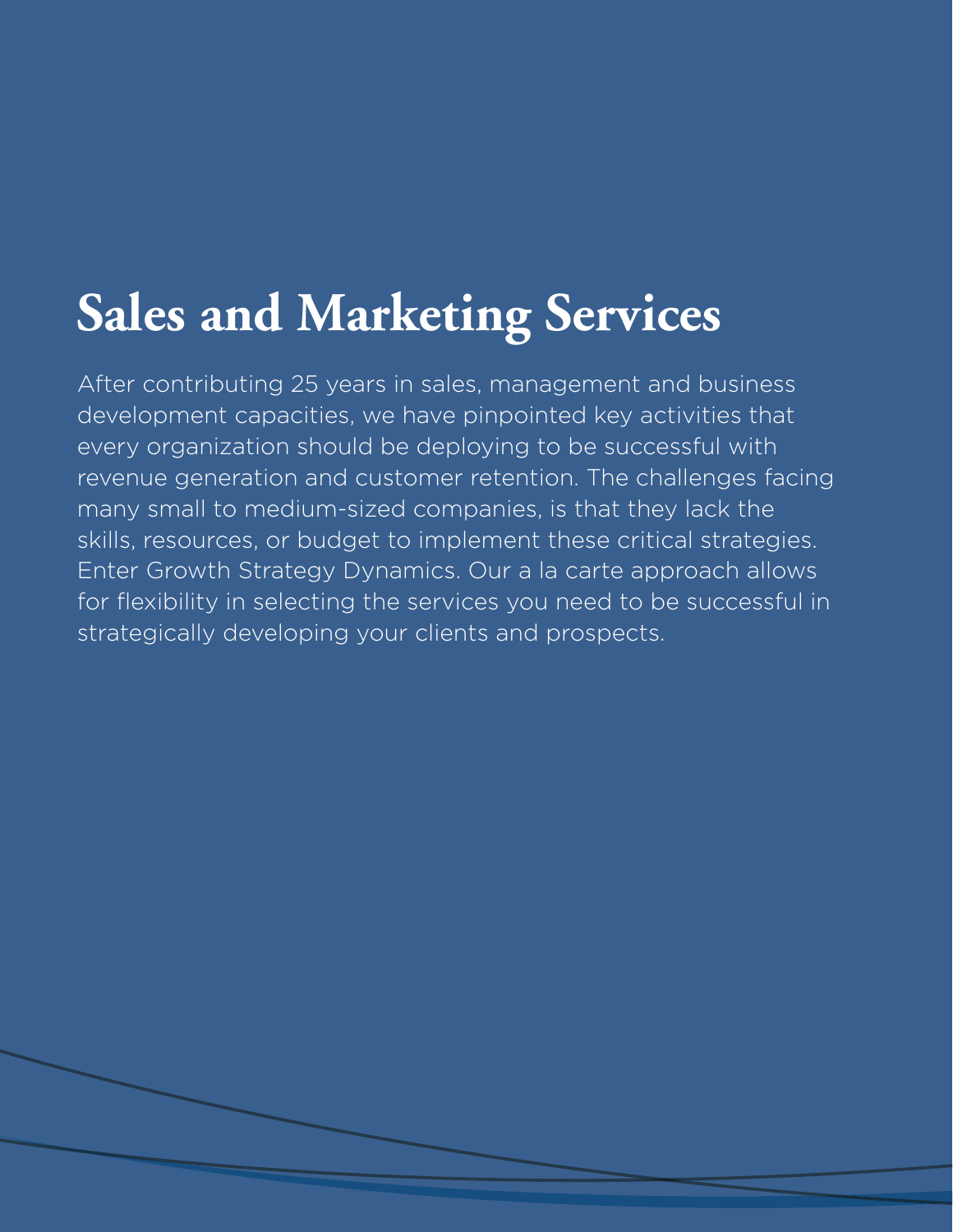### SALES PLAYBOOKS

Creating a sales playbook doesn't have to be a daunting task. Most of the information can be found in your organization already; usually buried in lengthy documents or stored in your top sales person's head. We capture that knowledge, combine it with sales best practices tailored to each unique selling situation for your business, and take a team approach to advising on the right sales strategies to develop your sales playbook.

### LEAD GENERATION

We specialize in business to business Outbound call programs. Our teleservices group is designed as a proactive targeted outbound telesales group which turns opportunities into business. Our team quickly assimilates the essence of your products and services and professionally conveys your message to prospective customers to generate leads for your organization. It's like having your own inside sales team. Plus, you know that your company is being professionally represented to valuable new prospects. First impressions count! Our Inbound marketing partners provide a multitude of ways to generate web traffic through their expertise in pay per click, search engine optimization and social media. Two great strategies for lead generation: Outbound and Inbound designed to fit your needs and budget.

### MARKET RESEARCH

Utilizing our boutique market research services can help increase your marketing, sales efficiency, effectiveness and profitability. The end result is increased sales profitability for your organization. Our team can assist with simple prospecting lists for campaigns to more involved market validation projects.

### NURTURE CAMPAIGNS

We help you build better relationships, through more consistent and relevant content. We offer a host of different services to support the consistent touch points to both clients and prospects to assist you in maintaining leading client retention and expansion strategies. Our team will provide the technology, scheduled outreach, and written content required to keep you in touch with your valuable prospects and customers.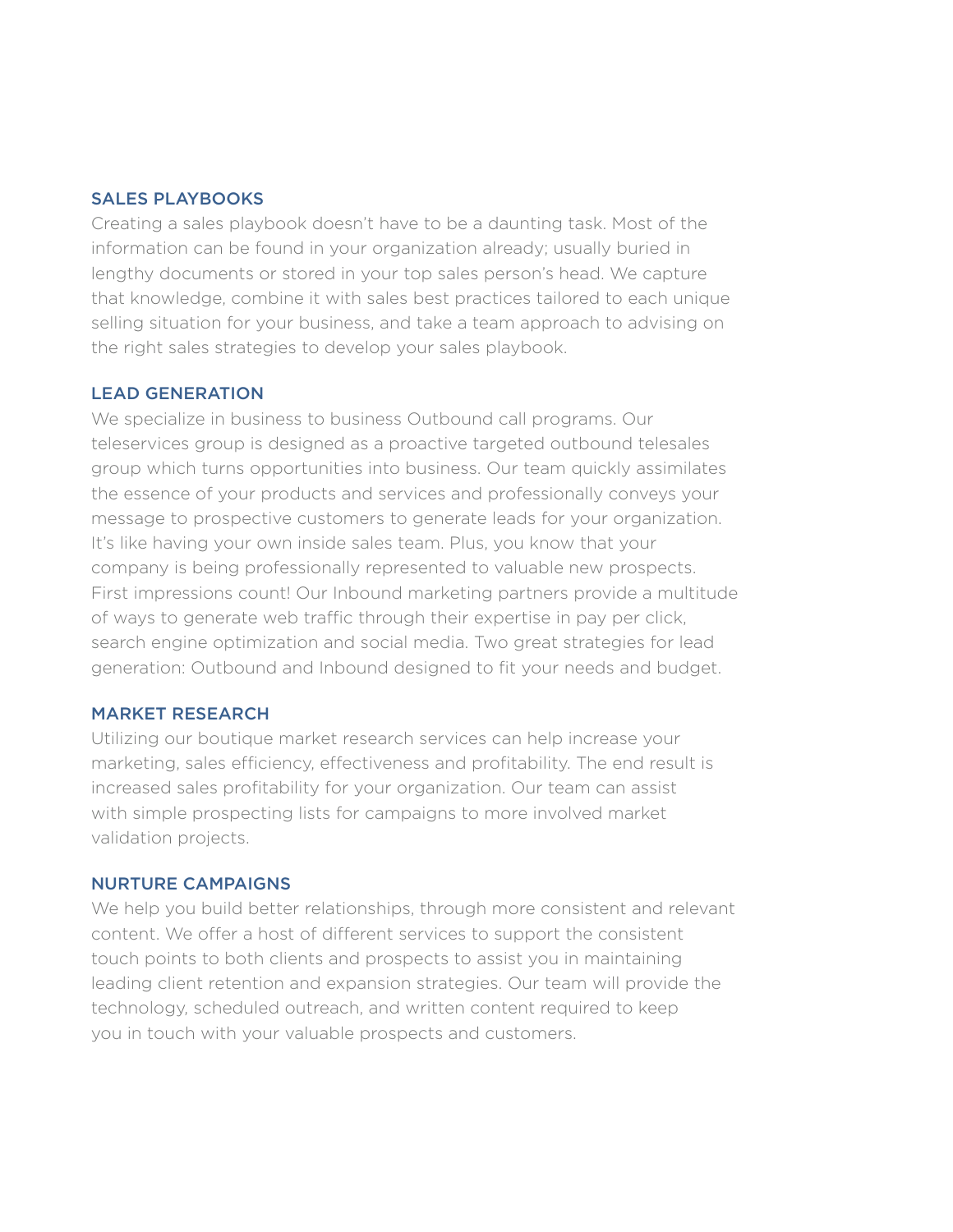### NET PROMOTER SCORE

In today's electronic age, your clients are being bombarded by competing messages all the time. With our "Customer Satisfaction Program" we help our clients develop a systematic approach to measuring satisfaction, keeping your finger on that pulse, and making the necessary strategic changes to retain more customers and get more referrals.

### SALES CHANNELS

Agents, Contractors, Resellers –We support you in developing partner programs, locating sales personnel, agents and contractors through our associate network. We have experience in developing channels, identifying key success factors and delivering the necessary tools and resources to support your business. Start with an assessment to establish your scope and work with our team to develop the priorities and deliverables.

### SALES ENABLEMENT TECHNOLOGY AND AUTOMATION

There is a broad range of different software programs developed to manage customer information, prospect data and your sales intelligence. Our team supports you through identifying effective sales tools to improve performance. We assess the level of technology needed and assist you with establishing a plan to adopt and deploy best suited sales and marketing technologies that won't break the bank and over complicate your processes.

#### SALES CONSULTING

We provide consulting to establish best sales practices, skills and processes to get your sales efforts defined. If you have sales personnel, we provide valuable coaching and support for enhancing overall sales performance. Our services can be customized for a one on one approach or group setting to focus on known gaps or new practices.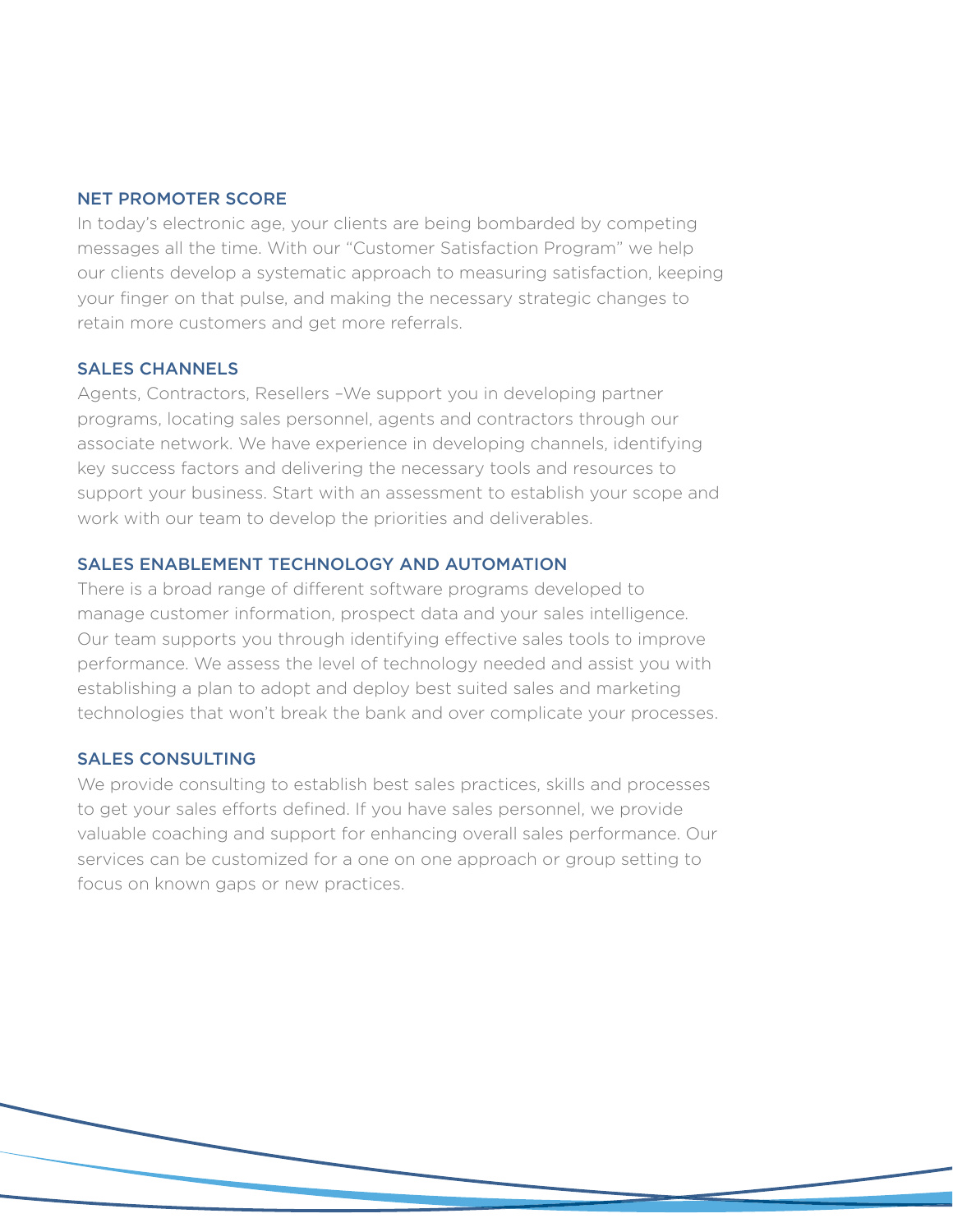### BUSINESS DEVELOPMENT PLANS

The key to a successful marketing campaign is a sound plan. This process is a critical step in developing a marketing strategy that works. We will work with you to develop ideas and campaigns that will give your organization a competitive edge in your market. Part of this creative process includes identifying exactly who your target is, analyzing how those prospects make buying decisions, and creating ways to get your marketing message in front of them cost-effectively. Once the marketing plan is completed, it will act as the blueprint for your company's marketing activities.

The long-term success of any marketing campaign lies in its implementation. Our coordinators are available to put your marketing plan into action. Our knowledge and understanding of the marketing process has saved our clients countless hours and thousands of dollars. From media planning and purchasing, to targeted direct marketing programs, our expertise ensures that the job gets done on time and on budget. By having a professional marketing company look after your day-to-day marketing needs, you can concentrate on what you do best - running your business.

#### CREATIVE AND MEDIA

Whether you are looking for a great new company brochure, web site, hardhitting display advertising, or an integrated direct marketing campaign; our partners at Pulse have innovative solutions to make you stand out. Design services start from concept through to final production for both print and electronic media with solutions that appropriately reflect your company's image and target audience. The creative team develops unique, innovative designs that deliver your message with maximum impact. We ensure that all your corporate communications have a strong identity, providing a consistent message. If it is a media placement strategy you need, no worries, we can help with that too by selecting the right mix of media with a solid plan to maximize your spend. Ask us about the latest trends in Media from Interactive On-line Videos to Motion Graphics on your website, we research the leading media types to capture the attention of your clients and prospects. Call us for a complimentary media audit.